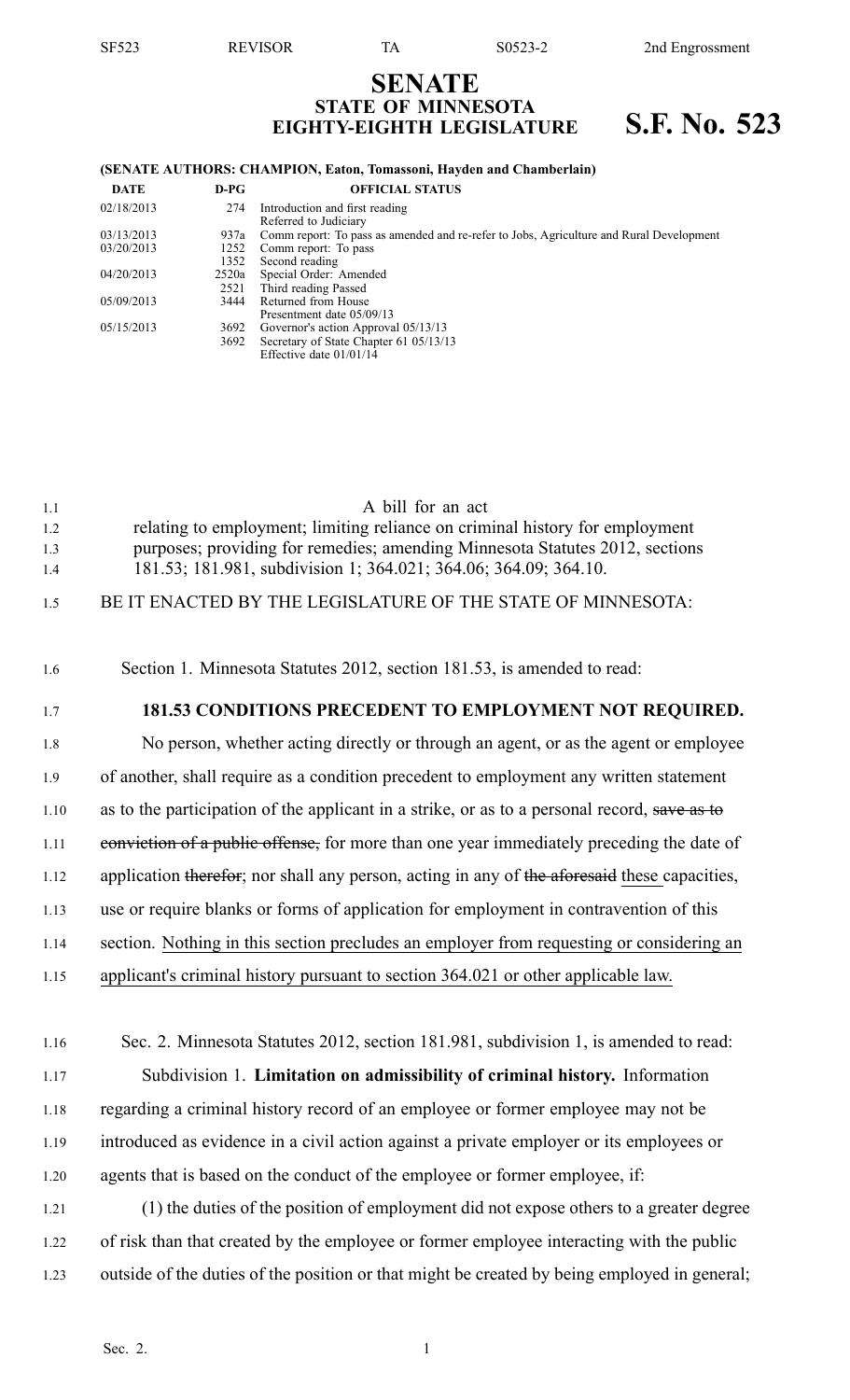| 2.1  | (2) before the occurrence of the act giving rise to the civil action, a court order sealed    |
|------|-----------------------------------------------------------------------------------------------|
| 2.2  | any record of the criminal case or the employee or former employee received a pardon; or      |
| 2.3  | (3) the record is of an arrest or charge that did not result in a criminal conviction; or     |
| 2.4  | (4) the action is based solely upon the employer's compliance with section 364.021.           |
| 2.5  | Sec. 3. Minnesota Statutes 2012, section 364.021, is amended to read:                         |
| 2.6  | 364.021 PUBLIC AND PRIVATE EMPLOYMENT; CONSIDERATION OF                                       |
| 2.7  | <b>CRIMINAL RECORDS.</b>                                                                      |
| 2.8  | (a) A public or private employer may not inquire into or consider or require                  |
| 2.9  | disclosure of the criminal record or criminal history of an applicant for public employment   |
| 2.10 | until the applicant has been selected for an interview by the employer or, if there is not an |
| 2.11 | interview, before a conditional offer of employment is made to the applicant.                 |
| 2.12 | (b) This section does not apply to the Department of Corrections or to public                 |
| 2.13 | employers who have a statutory duty to conduct a criminal history background check            |
| 2.14 | or otherwise take into consideration a potential employee's criminal history during the       |
| 2.15 | hiring process.                                                                               |
| 2.16 | (c) This section does not prohibit a public an employer from notifying applicants             |
| 2.17 | that law or the employer's policy will disqualify an individual with a particular criminal    |
| 2.18 | history background from employment in particular positions.                                   |
| 2.19 | Sec. 4. Minnesota Statutes 2012, section 364.06, is amended to read:                          |
| 2.20 | 364.06 VIOLATIONS; PROCEDURE; REMEDIES.                                                       |
| 2.21 | Subdivision 1. Public employers. Any complaints or grievances concerning                      |
| 2.22 | violations of sections 364.01 to 364.10 by public employers shall be processed and            |
| 2.23 | adjudicated in accordance with the procedures set forth in chapter 14, the Administrative     |
| 2.24 | Procedure Act.                                                                                |
| 2.25 | Subd. 2. Private employers. (a) The commissioner of human rights shall                        |
| 2.26 | investigate violations of section 364.021 by a private employer. If the commissioner          |
| 2.27 | finds that a violation has occurred, the commissioner may impose penalties as provided        |
| 2.28 | in paragraphs $(b)$ and $(c)$ .                                                               |
| 2.29 | (b) For violations that occur before January 1, 2015, the penalties are as follows:           |
| 2.30 | (1) for the first violation, the commissioner shall issue a written warning to the            |
| 2.31 | employer that includes a notice regarding the penalties for subsequent violations;            |
| 2.32 | (2) if a first violation is not remedied within 30 days of the issuance of a warning          |
| 2.33 | under clause $(1)$ , the commissioner may impose up to a \$500 fine; and                      |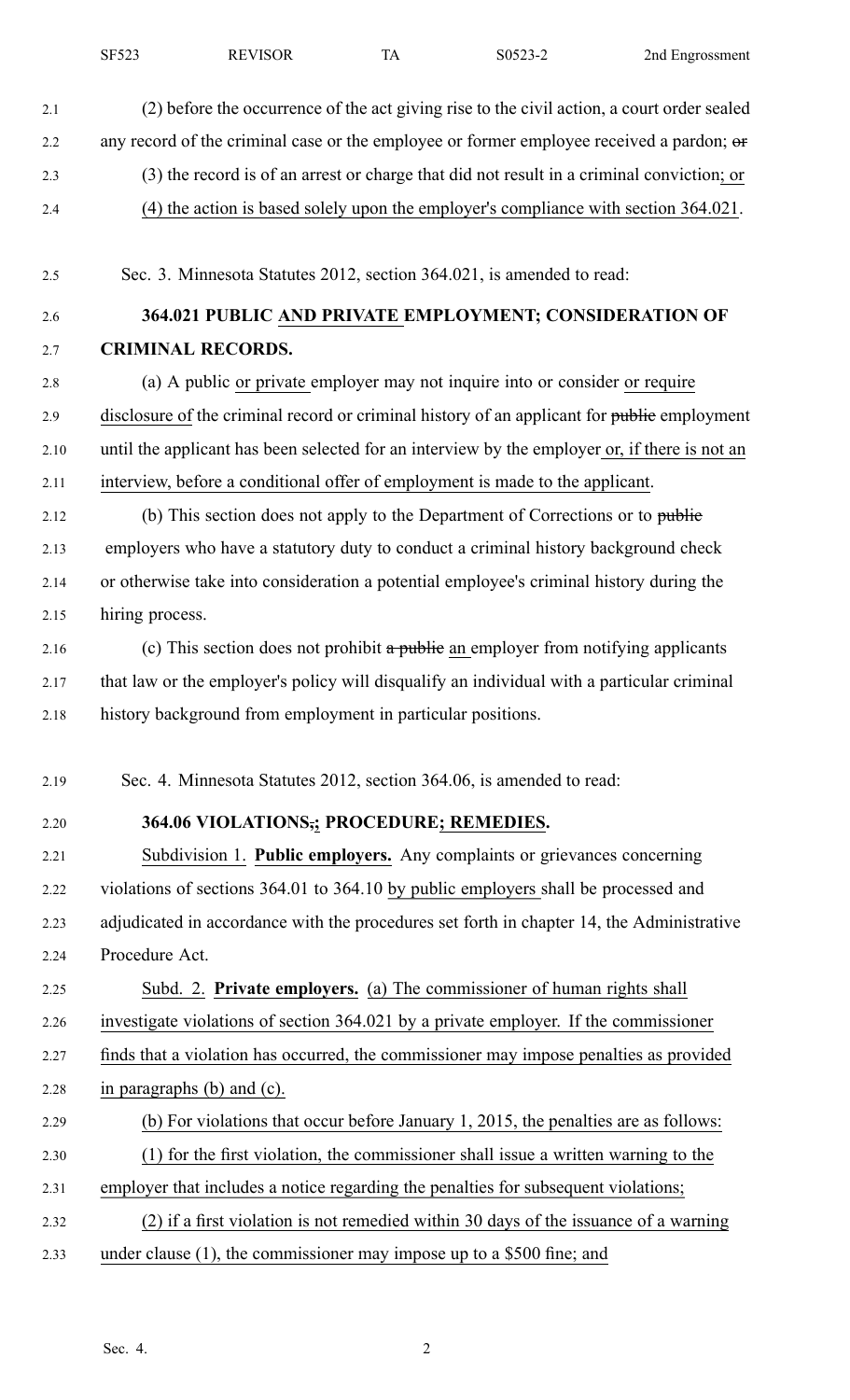| SF523 | <b>REVISOR</b> | S0523-2 | 2nd Engrossment |
|-------|----------------|---------|-----------------|
|       |                |         |                 |

| 3.1  | (3) subsequent violations before January 1, 2015, are subject to a fine of up to \$500    |
|------|-------------------------------------------------------------------------------------------|
| 3.2  | per violation, not to exceed \$500 in a calendar month.                                   |
| 3.3  | (c) For violations that occur after December 31, 2014, the penalties are as follows:      |
| 3.4  | (1) for employers that employ ten or fewer persons at a site in this state, the penalty   |
| 3.5  | is up to \$100 for each violation, not to exceed \$100 in a calendar month;               |
| 3.6  | (2) for employers that employ 11 to 20 persons at a site in this state, the penalty is up |
| 3.7  | to \$500 for each violation, not to exceed \$500 in a calendar month; and                 |
| 3.8  | (3) for employers that employ more than 20 persons at one or more sites in this state,    |
| 3.9  | the penalty is up to \$500 for each violation, not to exceed \$2,000 in a calendar month. |
| 3.10 | (d) The remedies under this subdivision are exclusive. A private employer is not          |
|      |                                                                                           |

3.11 otherwise liable for complying with or failing to comply with section 364.021.

3.12 Sec. 5. Minnesota Statutes 2012, section 364.09, is amended to read:

## 3.13 **364.09 EXCEPTIONS.**

3.14 (a) This chapter does not apply to the licensing process for peace officers; to law 3.15 enforcement agencies as defined in section 626.84, subdivision 1, paragraph (f); to fire 3.16 protection agencies; to eligibility for <sup>a</sup> private detective or protective agen<sup>t</sup> license; to the 3.17 licensing and background study process under chapters 245A and 245C; to eligibility 3.18 for school bus driver endorsements; to eligibility for special transportation service 3.19 endorsements; to eligibility for <sup>a</sup> commercial driver training instructor license, which is 3.20 governed by section 171.35 and rules adopted under that section; to emergency medical 3.21 services personnel, or to the licensing by political subdivisions of taxicab drivers, if the 3.22 applicant for the license has been discharged from sentence for <sup>a</sup> conviction within the ten 3.23 years immediately preceding application of <sup>a</sup> violation of any of the following:

3.24 (1) sections 609.185 to 609.21, 609.221 to 609.223, 609.342 to 609.3451, or 617.23, 3.25 subdivision 2 or 3;

3.26 (2) any provision of chapter 152 that is punishable by <sup>a</sup> maximum sentence of 3.27 15 years or more; or

3.28 (3) <sup>a</sup> violation of chapter 169 or 169A involving driving under the influence, leaving 3.29 the scene of an accident, or reckless or careless driving.

- 3.30 This chapter also shall not apply to eligibility for juvenile corrections employment, where 3.31 the offense involved child physical or sexual abuse or criminal sexual conduct.
- 3.32 (b) This chapter does not apply to <sup>a</sup> school district or to eligibility for <sup>a</sup> license 3.33 issued or renewed by the Board of Teaching or the commissioner of education.
- 3.34 (c) Nothing in this section precludes the Minnesota Police and Peace Officers 3.35 Training Board or the state fire marshal from recommending policies set forth in this